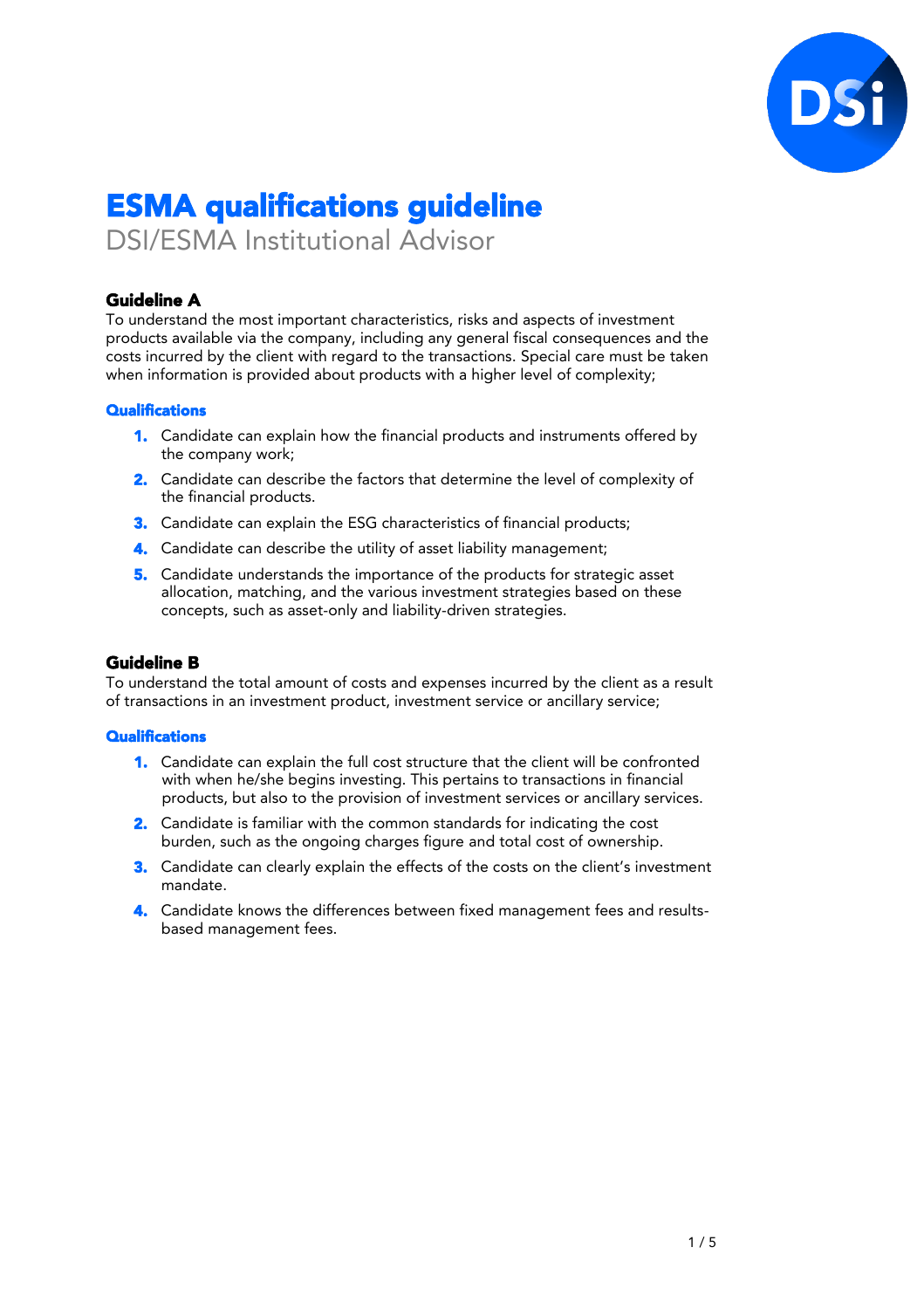

# Guideline C

To understand the characteristics and scale of investment services or ancillary services;

#### **Qualifications**

- 1. Candidate is familiar with the principle and rules of client classification prescribed in MiFID II, especially at the level of professional investor;
- 2. Candidate is familiar with which investment services and ancillary services the financial institution offers, and can inform the client about their general characteristics;
- 3. Candidate can differentiate between the duty to inform, the duty to warn, the duty to refuse and the duty to investigate in the context of the duty of care;
- 4. Candidate is familiar with the requirements inherent in the concept of a 'prudent person'.

# Guideline D

To understand how financial markets operate, and how they influence the value and prices of the investment products about which the advisor provides information to clients.

- 1. Candidate is familiar with the risks and value characteristics of the financial products that are suggested and managed for the most common investment categories, including shares, fixed-interest assets, real estate, commodities, derivatives and alternative investments, such as private equity, private debt, hedge funds and infrastructure, as well as investment funds that invest in these instruments;
- 2. Candidate can explain the general principles of sustainability risks for financial products using the legally required sustainability certification;
- **3.** Candidate knows the most common methods for qualitative and quantitative analysis;
- 4. Candidate can describe how the qualitative and quantitative analysis can be used to arrive at a valuation for financial products;
- 5. Candidate can make an estimate of the expected total return;
- 6. Candidate can describe which risks the investment process may entail, including market risk, credit risk, settlement risk, counterparty risk, solvency risk, liquidity risk, inflation risk, political risk, greenwashing risk and risks pertaining to government policy.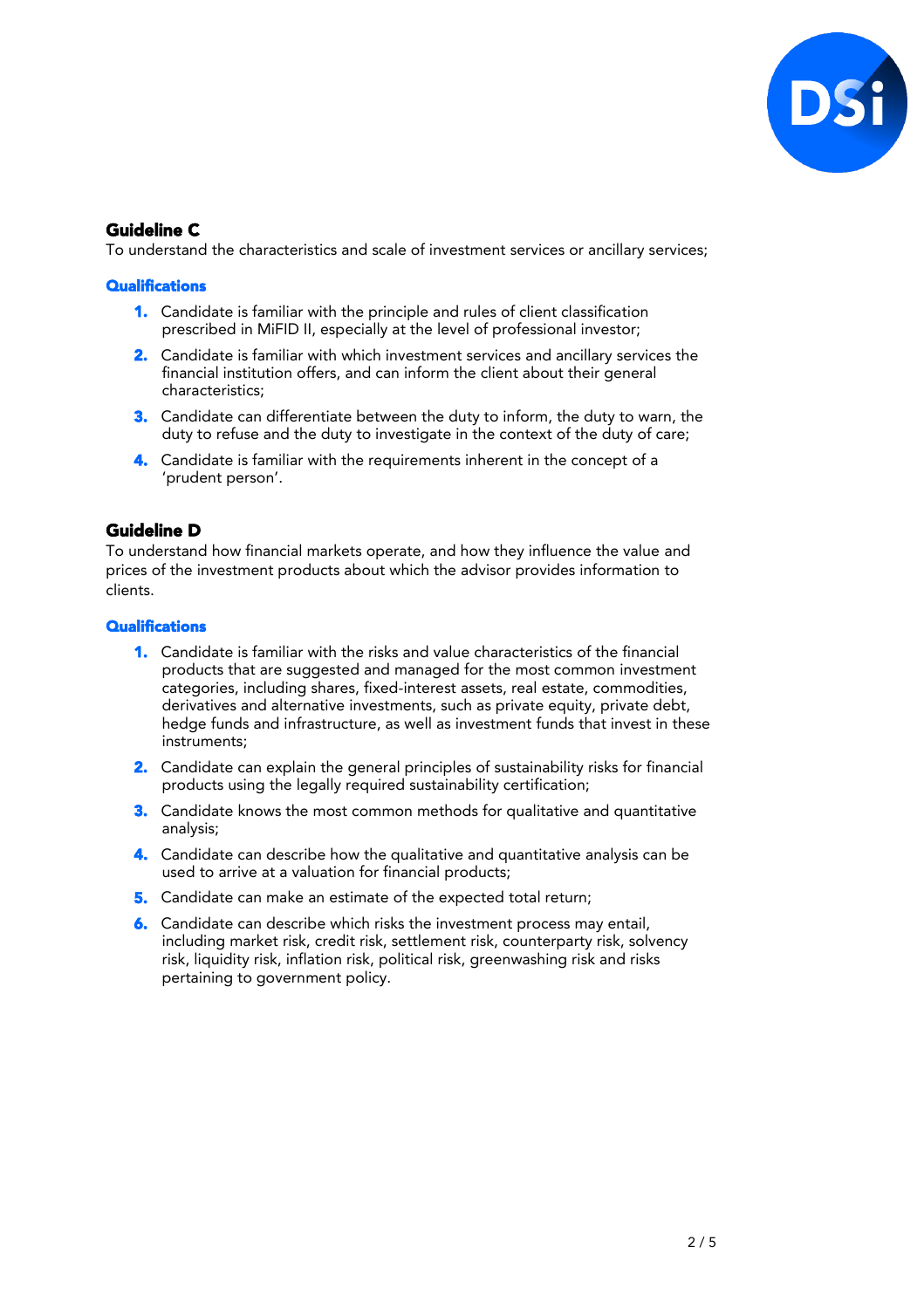

# Guideline E

To understand the consequences of economic statistics and of national/regional/global events on markets and on the value of investment products about which the advisor provides information;

#### **Qualifications**

- 1. Candidate can explain the influence of economic data and (geo)political events on financial markets;
- 2. Candidate can explain the influence of changes to the investment climate on the value of the financial products used, both at the moment that the events occur and after the fact.
- **3.** Candidate can explain the general principles of the consequences of rising or falling interest rates on the value of financial products;
- 4. Candidate can explain the general impact of central bank policies on the value of financial products;
- 5. Candidate can explain the general impact that climate risks and a company's non-compliance with climate regulations can have on the value of financial products;
- 6. Candidate is familiar with the general structure of the Dutch pension system, its supervision and the main changes to the system;
- 7. Candidate can explain in general terms why benchmark reforms have been implemented and the impact that will have on financial enterprises and clients.

# Guideline F

To understand the difference between past performance and scenarios for future results, as well as the limits of prognoses;

- 1. Candidate is familiar with the various methods for measuring results and the risk/performance parameters prescribed by DNB;
- 2. Candidate is familiar with the concepts that are relevant for the absolute and relative performance and for identifying attribution, such as Sharpe ratio, tracking error and information ratio;
- 3. Candidate can explain the periodic investment reports, regardless of whether they are drawn up in accordance with the Global Investment Performance Standards;
- 4. Candidate can explain the scenario- and risk analyses applicable to the mandates, as well as the model uncertainties pertinent to such prognoses.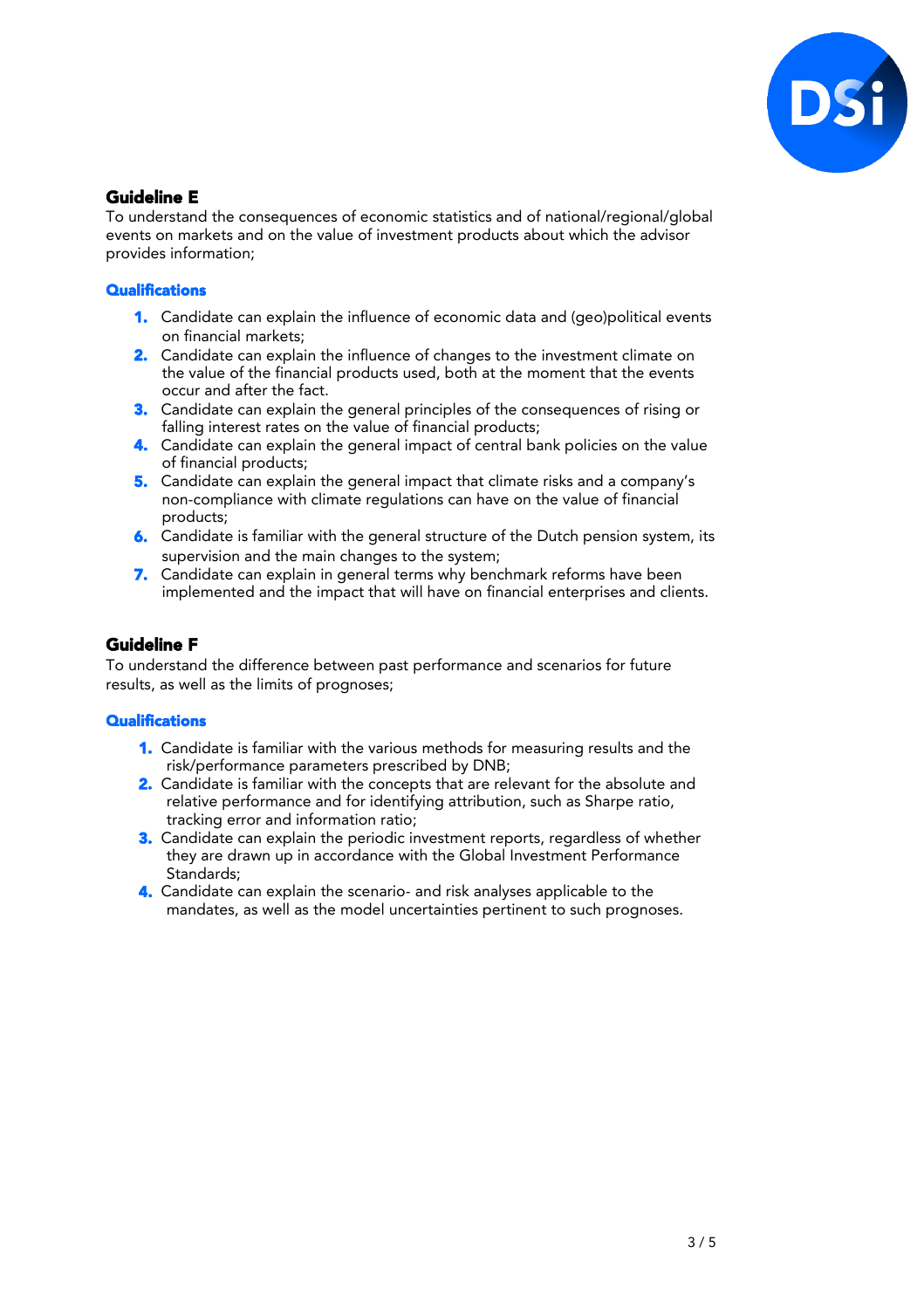

# Guideline G

To understand issues pertaining to market manipulation and combatting money laundering;

#### **Qualifications**

- 1. Candidate is familiar with the current regulations and guidelines pertaining to market misuse and anti-money laundering measures;
- 2. Candidate is familiar with the procedures for reporting possible situations of market fraud or money laundering within the organisation, as well as the scope of the sanctions list utilised by DNB.
- 3. Candidate is familiar with the relevance and general application of internal codes of conduct.

# Guideline H

To evaluate data which are relevant to the investment products about which the advisor provides information to clients, including documents with essential investor information, prospectuses, financial overviews or financial data;

#### **Qualifications**

- 1. Candidate is familiar with the content of standard documentation that is representative of investment products, which may be included in clients' mandates;
- 2. Candidate is familiar with the types of documents that must be shared with the client, which contain information about the specific investment and the market in which it is traded;
- **3.** Candidate knows the main general aspects of the Sustainable Finance Disclosure Regulation (SFDR) regarding financial products and the requirements for informing clients.

# Guideline I

To understand specific market structures for the investment products about which the advisor provides information to clients, and if applicable, their trading platforms or the existence of any secondary markets;

- 1. Candidate knows relevant elements of the order implementation policy of the investment firm and the method for commitments in private markets with regard to all financial products that can be used to compile a (bespoke) portfolio, and can explain the policy to the client;
- 2. Candidate can describe the concepts 'clearing' and 'settlement' to institutional investors and the various types of parties which may play a role in such concepts;
- 3. Candidate knows the general content of the European Benchmark Regulation.